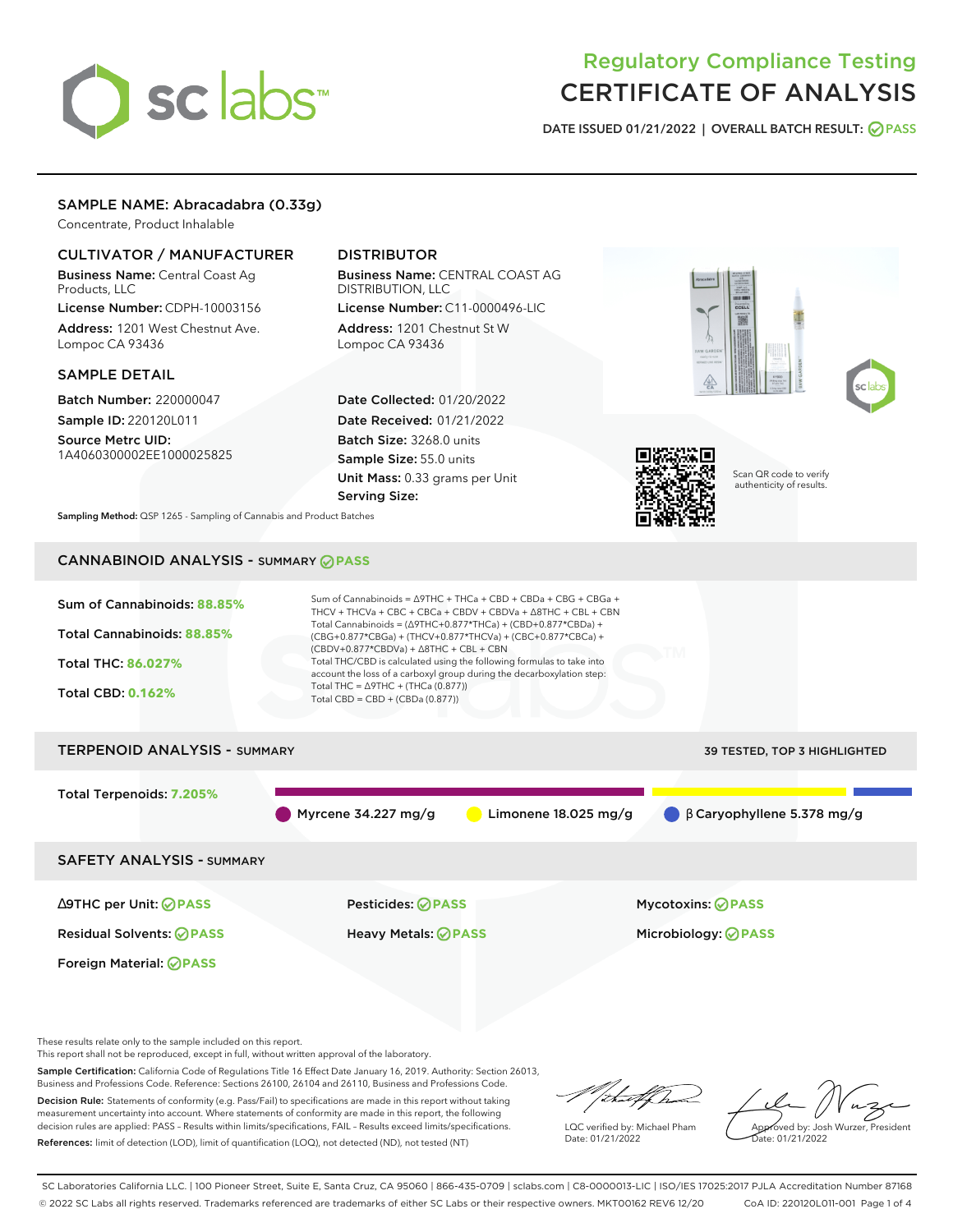



**ABRACADABRA (0.33G) | DATE ISSUED 01/21/2022 | OVERALL BATCH RESULT: PASS**

#### **CANNABINOID TEST RESULTS** - 01/21/2022 **PASS**

Tested by high-performance liquid chromatography with diode-array detection (HPLC-DAD). **Method:** QSP 1157 - Analysis of Cannabinoids by HPLC-DAD

#### TOTAL CANNABINOIDS: **88.85%**

Total Cannabinoids (Total THC) + (Total CBD) + (Total CBG) + (Total THCV) + (Total CBC) + (Total CBDV) + ∆8THC + CBL + CBN

TOTAL THC: **86.027%** Total THC (∆9THC+0.877\*THCa)

TOTAL CBD: **0.162%**

Total CBD (CBD+0.877\*CBDa)

TOTAL CBG: 1.658% Total CBG (CBG+0.877\*CBGa)

TOTAL THCV: 0.79% Total THCV (THCV+0.877\*THCVa)

TOTAL CBC: ND Total CBC (CBC+0.877\*CBCa)

TOTAL CBDV: ND Total CBDV (CBDV+0.877\*CBDVa)

| <b>COMPOUND</b>            | LOD/LOQ<br>(mg/g) | <b>MEASUREMENT</b><br><b>UNCERTAINTY</b><br>(mg/g) | <b>RESULT</b><br>(mg/g) | <b>RESULT</b><br>(%) |
|----------------------------|-------------------|----------------------------------------------------|-------------------------|----------------------|
| <b>A9THC</b>               | 0.06/0.26         | ±29.593                                            | 860.27                  | 86.027               |
| <b>CBG</b>                 | 0.06/0.19         | ±0.653                                             | 16.58                   | 1.658                |
| <b>THCV</b>                | 0.1/0.2           | ±0.39                                              | 7.9                     | 0.79                 |
| <b>CBN</b>                 | 0.1/0.3           | ±0.14                                              | 2.1                     | 0.21                 |
| <b>CBD</b>                 | 0.07/0.29         | ±0.075                                             | 1.62                    | 0.162                |
| $\triangle$ 8THC           | 0.1 / 0.4         | N/A                                                | <b>ND</b>               | <b>ND</b>            |
| <b>THCa</b>                | 0.05/0.14         | N/A                                                | <b>ND</b>               | <b>ND</b>            |
| <b>THCVa</b>               | 0.07/0.20         | N/A                                                | <b>ND</b>               | <b>ND</b>            |
| <b>CBDa</b>                | 0.02/0.19         | N/A                                                | <b>ND</b>               | <b>ND</b>            |
| <b>CBDV</b>                | 0.04 / 0.15       | N/A                                                | <b>ND</b>               | <b>ND</b>            |
| <b>CBDVa</b>               | 0.03/0.53         | N/A                                                | <b>ND</b>               | <b>ND</b>            |
| <b>CBGa</b>                | 0.1/0.2           | N/A                                                | <b>ND</b>               | <b>ND</b>            |
| <b>CBL</b>                 | 0.06 / 0.24       | N/A                                                | <b>ND</b>               | <b>ND</b>            |
| <b>CBC</b>                 | 0.2 / 0.5         | N/A                                                | <b>ND</b>               | <b>ND</b>            |
| <b>CBCa</b>                | 0.07/0.28         | N/A                                                | <b>ND</b>               | <b>ND</b>            |
| <b>SUM OF CANNABINOIDS</b> |                   |                                                    | 888.5 mg/g              | 88.85%               |

#### **UNIT MASS: 0.33 grams per Unit**

| ∆9THC per Unit                         | 1100 per-package limit | 283.89 mg/unit | <b>PASS</b> |
|----------------------------------------|------------------------|----------------|-------------|
| <b>Total THC per Unit</b>              |                        | 283.89 mg/unit |             |
| <b>CBD</b> per Unit                    |                        | $0.53$ mg/unit |             |
| <b>Total CBD per Unit</b>              |                        | $0.53$ mg/unit |             |
| <b>Sum of Cannabinoids</b><br>per Unit |                        | 293.2 mg/unit  |             |
| <b>Total Cannabinoids</b><br>per Unit  |                        | 293.2 mg/unit  |             |

| <b>COMPOUND</b>          | LOD/LOQ<br>(mg/g) | <b>MEASUREMENT</b><br><b>UNCERTAINTY</b><br>(mg/g) | <b>RESULT</b><br>(mg/g)                         | <b>RESULT</b><br>$(\%)$ |
|--------------------------|-------------------|----------------------------------------------------|-------------------------------------------------|-------------------------|
| <b>Myrcene</b>           | 0.008 / 0.025     | ±0.4415                                            | 34.227                                          | 3.4227                  |
| Limonene                 | 0.005 / 0.016     | ±0.2578                                            | 18.025                                          | 1.8025                  |
| $\beta$ Caryophyllene    | 0.004 / 0.012     | ±0.1915                                            | 5.378                                           | 0.5378                  |
| Linalool                 | 0.009 / 0.032     | ±0.1186                                            | 3.120                                           | 0.3120                  |
| $\beta$ Pinene           | 0.004 / 0.014     | ±0.0335                                            | 2.909                                           | 0.2909                  |
| $\alpha$ Pinene          | 0.005 / 0.017     | ±0.0158                                            | 1.836                                           | 0.1836                  |
| $\alpha$ Humulene        | 0.009/0.029       | ±0.0427                                            | 1.330                                           | 0.1330                  |
| $trans-\beta$ -Farnesene | 0.008 / 0.025     | ±0.0448                                            | 1.262                                           | 0.1262                  |
| Fenchol                  | 0.010 / 0.034     | ±0.0332                                            | 0.858                                           | 0.0858                  |
| Terpinolene              | 0.008 / 0.026     | ±0.0172                                            | 0.841                                           | 0.0841                  |
| Terpineol                | 0.016 / 0.055     | ±0.0391                                            | 0.636                                           | 0.0636                  |
| Camphene                 | 0.005 / 0.015     | ±0.0042                                            | 0.368                                           | 0.0368                  |
| Ocimene                  | 0.011 / 0.038     | ±0.0102                                            | 0.317                                           | 0.0317                  |
| $\alpha$ Cedrene         | 0.005 / 0.016     | ±0.0062                                            | 0.208                                           | 0.0208                  |
| <b>Borneol</b>           | 0.005 / 0.016     | ±0.0071                                            | 0.170                                           | 0.0170                  |
| Fenchone                 | 0.009 / 0.028     | ±0.0045                                            | 0.156                                           | 0.0156                  |
| Nerolidol                | 0.009 / 0.028     | ±0.0078                                            | 0.124                                           | 0.0124                  |
| Valencene                | 0.009 / 0.030     | ±0.0045                                            | 0.066                                           | 0.0066                  |
| Caryophyllene<br>Oxide   | 0.010 / 0.033     | ±0.0024                                            | 0.052                                           | 0.0052                  |
| $\alpha$ Phellandrene    | 0.006 / 0.020     | ±0.0006                                            | 0.045                                           | 0.0045                  |
| 3 Carene                 | 0.005 / 0.018     | ±0.0005                                            | 0.032                                           | 0.0032                  |
| $\alpha$ Terpinene       | 0.005 / 0.017     | ±0.0005                                            | 0.032                                           | 0.0032                  |
| $\gamma$ Terpinene       | 0.006 / 0.018     | ±0.0005                                            | 0.030                                           | 0.0030                  |
| $\alpha$ Bisabolol       | 0.008 / 0.026     | ±0.0015                                            | 0.028                                           | 0.0028                  |
| Sabinene                 | 0.004 / 0.014     | N/A                                                | $<$ LOQ                                         | $<$ LOQ                 |
| Sabinene Hydrate         | 0.006 / 0.022     | N/A                                                | <loq< th=""><th><loq< th=""></loq<></th></loq<> | <loq< th=""></loq<>     |
| Guaiol                   | 0.009 / 0.030     | N/A                                                | <loq< th=""><th><loq< th=""></loq<></th></loq<> | <loq< th=""></loq<>     |
| p-Cymene                 | 0.005 / 0.016     | N/A                                                | <b>ND</b>                                       | <b>ND</b>               |
| Eucalyptol               | 0.006 / 0.018     | N/A                                                | <b>ND</b>                                       | <b>ND</b>               |
| (-)-Isopulegol           | 0.005/0.016       | N/A                                                | <b>ND</b>                                       | <b>ND</b>               |
| Camphor                  | 0.006 / 0.019     | N/A                                                | ND                                              | ND                      |
| Isoborneol               | 0.004 / 0.012     | N/A                                                | <b>ND</b>                                       | ND                      |
| Menthol                  | 0.008 / 0.025     | N/A                                                | ND                                              | ND                      |
| Nerol                    | 0.003 / 0.011     | N/A                                                | ND                                              | <b>ND</b>               |
| Citronellol              | 0.003 / 0.010     | N/A                                                | ND                                              | ND                      |
| $R-(+)$ -Pulegone        | 0.003 / 0.011     | N/A                                                | ND                                              | ND                      |
| Geraniol                 | 0.002 / 0.007     | N/A                                                | ND                                              | <b>ND</b>               |
| <b>Geranyl Acetate</b>   | 0.004 / 0.014     | N/A                                                | ND                                              | ND                      |
| Cedrol                   | 0.008 / 0.027     | N/A                                                | ND                                              | ND                      |
| <b>TOTAL TERPENOIDS</b>  |                   | 72.050 mg/g                                        | 7.205%                                          |                         |

SC Laboratories California LLC. | 100 Pioneer Street, Suite E, Santa Cruz, CA 95060 | 866-435-0709 | sclabs.com | C8-0000013-LIC | ISO/IES 17025:2017 PJLA Accreditation Number 87168 © 2022 SC Labs all rights reserved. Trademarks referenced are trademarks of either SC Labs or their respective owners. MKT00162 REV6 12/20 CoA ID: 220120L011-001 Page 2 of 4

# **TERPENOID TEST RESULTS** - 01/21/2022

Terpene analysis utilizing gas chromatography-flame ionization detection (GC-FID). **Method:** QSP 1192 - Analysis of Terpenoids by GC-FID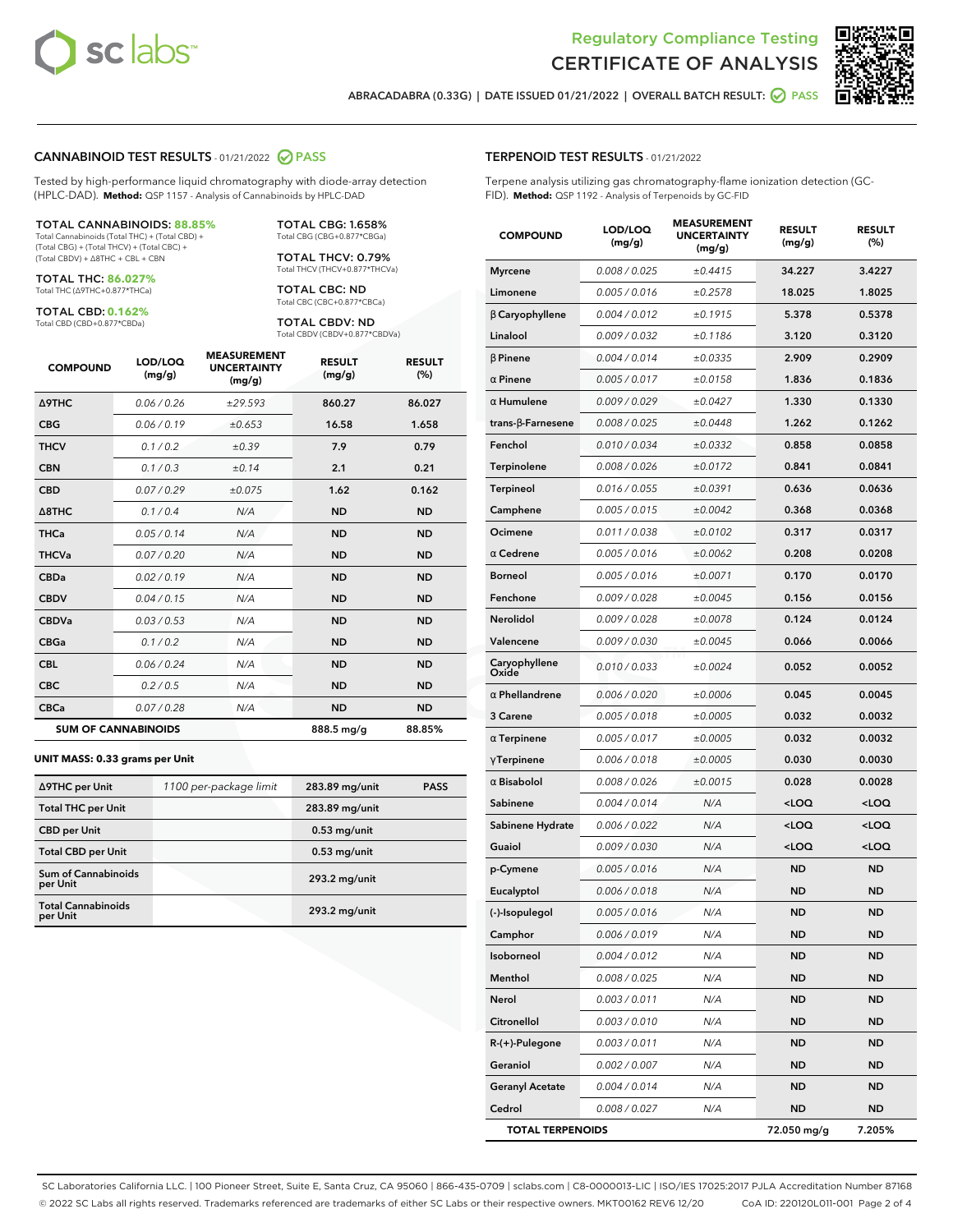



**ABRACADABRA (0.33G) | DATE ISSUED 01/21/2022 | OVERALL BATCH RESULT: PASS**

# **CATEGORY 1 PESTICIDE TEST RESULTS** - 01/21/2022 **PASS**

Pesticide and plant growth regulator analysis utilizing high-performance liquid chromatography-mass spectrometry (HPLC-MS) or gas chromatography-mass spectrometry (GC-MS). \*GC-MS utilized where indicated. **Method:** QSP 1212 - Analysis of Pesticides and Mycotoxins by LC-MS or QSP 1213 - Analysis of Pesticides by GC-MS

| <b>COMPOUND</b>             | LOD/LOQ<br>$(\mu g/g)$ | <b>ACTION</b><br><b>LIMIT</b><br>$(\mu g/g)$ | <b>MEASUREMENT</b><br><b>UNCERTAINTY</b><br>$(\mu g/g)$ | <b>RESULT</b><br>$(\mu g/g)$ | <b>RESULT</b> |
|-----------------------------|------------------------|----------------------------------------------|---------------------------------------------------------|------------------------------|---------------|
| Aldicarb                    | 0.03 / 0.08            | $\ge$ LOD                                    | N/A                                                     | <b>ND</b>                    | <b>PASS</b>   |
| Carbofuran                  | 0.02 / 0.05            | $\ge$ LOD                                    | N/A                                                     | <b>ND</b>                    | <b>PASS</b>   |
| Chlordane*                  | 0.03 / 0.08            | $\ge$ LOD                                    | N/A                                                     | <b>ND</b>                    | <b>PASS</b>   |
| Chlorfenapyr*               | 0.03/0.10              | $\ge$ LOD                                    | N/A                                                     | <b>ND</b>                    | <b>PASS</b>   |
| Chlorpyrifos                | 0.02 / 0.06            | $>$ LOD                                      | N/A                                                     | <b>ND</b>                    | <b>PASS</b>   |
| Coumaphos                   | 0.02 / 0.07            | $\ge$ LOD                                    | N/A                                                     | <b>ND</b>                    | <b>PASS</b>   |
| Daminozide                  | 0.02/0.07              | $>$ LOD                                      | N/A                                                     | <b>ND</b>                    | <b>PASS</b>   |
| <b>DDVP</b><br>(Dichlorvos) | 0.03/0.09              | $\ge$ LOD                                    | N/A                                                     | <b>ND</b>                    | <b>PASS</b>   |
| <b>Dimethoate</b>           | 0.03/0.08              | $\ge$ LOD                                    | N/A                                                     | <b>ND</b>                    | <b>PASS</b>   |
| Ethoprop(hos)               | 0.03/0.10              | $\ge$ LOD                                    | N/A                                                     | <b>ND</b>                    | <b>PASS</b>   |
| Etofenprox                  | 0.02 / 0.06            | $\ge$ LOD                                    | N/A                                                     | <b>ND</b>                    | <b>PASS</b>   |
| Fenoxycarb                  | 0.03 / 0.08            | $\ge$ LOD                                    | N/A                                                     | <b>ND</b>                    | <b>PASS</b>   |
| Fipronil                    | 0.03/0.08              | $\ge$ LOD                                    | N/A                                                     | <b>ND</b>                    | <b>PASS</b>   |
| Imazalil                    | 0.02 / 0.06            | $>$ LOD                                      | N/A                                                     | <b>ND</b>                    | <b>PASS</b>   |
| <b>Methiocarb</b>           | 0.02 / 0.07            | $\ge$ LOD                                    | N/A                                                     | <b>ND</b>                    | <b>PASS</b>   |
| Methyl<br>parathion         | 0.03/0.10              | $\ge$ LOD                                    | N/A                                                     | <b>ND</b>                    | <b>PASS</b>   |
| <b>Mevinphos</b>            | 0.03/0.09              | $\ge$ LOD                                    | N/A                                                     | <b>ND</b>                    | <b>PASS</b>   |
| Paclobutrazol               | 0.02 / 0.05            | $\geq$ LOD                                   | N/A                                                     | <b>ND</b>                    | <b>PASS</b>   |
| Propoxur                    | 0.03/0.09              | $>$ LOD                                      | N/A                                                     | <b>ND</b>                    | <b>PASS</b>   |
| Spiroxamine                 | 0.03 / 0.08            | $\ge$ LOD                                    | N/A                                                     | <b>ND</b>                    | <b>PASS</b>   |
| Thiacloprid                 | 0.03/0.10              | $\ge$ LOD                                    | N/A                                                     | <b>ND</b>                    | <b>PASS</b>   |
|                             |                        |                                              |                                                         |                              |               |

# **CATEGORY 2 PESTICIDE TEST RESULTS** - 01/21/2022 **PASS**

| <b>COMPOUND</b>          | LOD/LOO<br>$(\mu g/g)$ | <b>ACTION</b><br>LIMIT<br>$(\mu g/g)$ | <b>MEASUREMENT</b><br><b>UNCERTAINTY</b><br>$(\mu g/g)$ | <b>RESULT</b><br>$(\mu g/g)$ | <b>RESULT</b> |
|--------------------------|------------------------|---------------------------------------|---------------------------------------------------------|------------------------------|---------------|
| Abamectin                | 0.03/0.10              | 0.1                                   | N/A                                                     | <b>ND</b>                    | <b>PASS</b>   |
| Acephate                 | 0.02/0.07              | 0.1                                   | N/A                                                     | <b>ND</b>                    | <b>PASS</b>   |
| Acequinocyl              | 0.02/0.07              | 0.1                                   | N/A                                                     | <b>ND</b>                    | <b>PASS</b>   |
| Acetamiprid              | 0.02/0.05              | 0.1                                   | N/A                                                     | <b>ND</b>                    | <b>PASS</b>   |
| Azoxystrobin             | 0.02/0.07              | 0.1                                   | N/A                                                     | <b>ND</b>                    | <b>PASS</b>   |
| <b>Bifenazate</b>        | 0.01/0.04              | 0.1                                   | N/A                                                     | <b>ND</b>                    | <b>PASS</b>   |
| <b>Bifenthrin</b>        | 0.02 / 0.05            | 3                                     | N/A                                                     | <b>ND</b>                    | <b>PASS</b>   |
| <b>Boscalid</b>          | 0.03/0.09              | 0.1                                   | N/A                                                     | <b>ND</b>                    | <b>PASS</b>   |
| Captan                   | 0.19/0.57              | 0.7                                   | N/A                                                     | <b>ND</b>                    | <b>PASS</b>   |
| Carbaryl                 | 0.02/0.06              | 0.5                                   | N/A                                                     | <b>ND</b>                    | <b>PASS</b>   |
| Chlorantranilip-<br>role | 0.04/0.12              | 10                                    | N/A                                                     | <b>ND</b>                    | <b>PASS</b>   |
| Clofentezine             | 0.03/0.09              | 0.1                                   | N/A                                                     | <b>ND</b>                    | <b>PASS</b>   |

| <b>CATEGORY 2 PESTICIDE TEST RESULTS</b> - 01/21/2022 continued |
|-----------------------------------------------------------------|
|-----------------------------------------------------------------|

| <b>COMPOUND</b>               | LOD/LOQ<br>(µg/g) | <b>ACTION</b><br><b>LIMIT</b><br>$(\mu g/g)$ | <b>MEASUREMENT</b><br><b>UNCERTAINTY</b><br>$(\mu g/g)$ | <b>RESULT</b><br>(µg/g) | <b>RESULT</b> |
|-------------------------------|-------------------|----------------------------------------------|---------------------------------------------------------|-------------------------|---------------|
| Cyfluthrin                    | 0.12 / 0.38       | $\overline{c}$                               | N/A                                                     | ND                      | <b>PASS</b>   |
| Cypermethrin                  | 0.11 / 0.32       | 1                                            | N/A                                                     | ND                      | <b>PASS</b>   |
| <b>Diazinon</b>               | 0.02 / 0.05       | 0.1                                          | N/A                                                     | ND                      | <b>PASS</b>   |
| Dimethomorph                  | 0.03 / 0.09       | $\overline{c}$                               | N/A                                                     | <b>ND</b>               | <b>PASS</b>   |
| Etoxazole                     | 0.02 / 0.06       | 0.1                                          | N/A                                                     | ND                      | <b>PASS</b>   |
| Fenhexamid                    | 0.03 / 0.09       | 0.1                                          | N/A                                                     | ND                      | <b>PASS</b>   |
| Fenpyroximate                 | 0.02 / 0.06       | 0.1                                          | N/A                                                     | ND                      | <b>PASS</b>   |
| Flonicamid                    | 0.03 / 0.10       | 0.1                                          | N/A                                                     | <b>ND</b>               | <b>PASS</b>   |
| Fludioxonil                   | 0.03 / 0.10       | 0.1                                          | N/A                                                     | ND                      | <b>PASS</b>   |
| Hexythiazox                   | 0.02 / 0.07       | 0.1                                          | N/A                                                     | <b>ND</b>               | <b>PASS</b>   |
| Imidacloprid                  | 0.04 / 0.11       | 5                                            | N/A                                                     | <b>ND</b>               | <b>PASS</b>   |
| Kresoxim-methyl               | 0.02 / 0.07       | 0.1                                          | N/A                                                     | ND                      | <b>PASS</b>   |
| <b>Malathion</b>              | 0.03 / 0.09       | 0.5                                          | N/A                                                     | <b>ND</b>               | <b>PASS</b>   |
| Metalaxyl                     | 0.02 / 0.07       | $\overline{2}$                               | N/A                                                     | <b>ND</b>               | <b>PASS</b>   |
| Methomyl                      | 0.03 / 0.10       | 1                                            | N/A                                                     | <b>ND</b>               | <b>PASS</b>   |
| Myclobutanil                  | 0.03 / 0.09       | 0.1                                          | N/A                                                     | ND                      | <b>PASS</b>   |
| Naled                         | 0.02 / 0.07       | 0.1                                          | N/A                                                     | <b>ND</b>               | <b>PASS</b>   |
| Oxamyl                        | 0.04 / 0.11       | 0.5                                          | N/A                                                     | <b>ND</b>               | <b>PASS</b>   |
| Pentachloronitro-<br>benzene* | 0.03 / 0.09       | 0.1                                          | N/A                                                     | <b>ND</b>               | <b>PASS</b>   |
| Permethrin                    | 0.04 / 0.12       | 0.5                                          | N/A                                                     | ND                      | <b>PASS</b>   |
| Phosmet                       | 0.03 / 0.10       | 0.1                                          | N/A                                                     | <b>ND</b>               | <b>PASS</b>   |
| Piperonylbu-<br>toxide        | 0.02 / 0.07       | 3                                            | N/A                                                     | ND                      | <b>PASS</b>   |
| Prallethrin                   | 0.03 / 0.08       | 0.1                                          | N/A                                                     | ND                      | <b>PASS</b>   |
| Propiconazole                 | 0.02 / 0.07       | 0.1                                          | N/A                                                     | ND                      | <b>PASS</b>   |
| Pyrethrins                    | 0.04 / 0.12       | 0.5                                          | N/A                                                     | ND                      | <b>PASS</b>   |
| Pyridaben                     | 0.02 / 0.07       | 0.1                                          | N/A                                                     | ND                      | <b>PASS</b>   |
| Spinetoram                    | 0.02 / 0.07       | 0.1                                          | N/A                                                     | ND                      | <b>PASS</b>   |
| Spinosad                      | 0.02 / 0.07       | 0.1                                          | N/A                                                     | ND                      | <b>PASS</b>   |
| Spiromesifen                  | 0.02 / 0.05       | 0.1                                          | N/A                                                     | <b>ND</b>               | <b>PASS</b>   |
| Spirotetramat                 | 0.02 / 0.06       | 0.1                                          | N/A                                                     | <b>ND</b>               | <b>PASS</b>   |
| Tebuconazole                  | 0.02 / 0.07       | 0.1                                          | N/A                                                     | <b>ND</b>               | <b>PASS</b>   |
| Thiamethoxam                  | 0.03 / 0.10       | 5                                            | N/A                                                     | ND                      | <b>PASS</b>   |
| Trifloxystrobin               | 0.03 / 0.08       | 0.1                                          | N/A                                                     | <b>ND</b>               | <b>PASS</b>   |

SC Laboratories California LLC. | 100 Pioneer Street, Suite E, Santa Cruz, CA 95060 | 866-435-0709 | sclabs.com | C8-0000013-LIC | ISO/IES 17025:2017 PJLA Accreditation Number 87168 © 2022 SC Labs all rights reserved. Trademarks referenced are trademarks of either SC Labs or their respective owners. MKT00162 REV6 12/20 CoA ID: 220120L011-001 Page 3 of 4